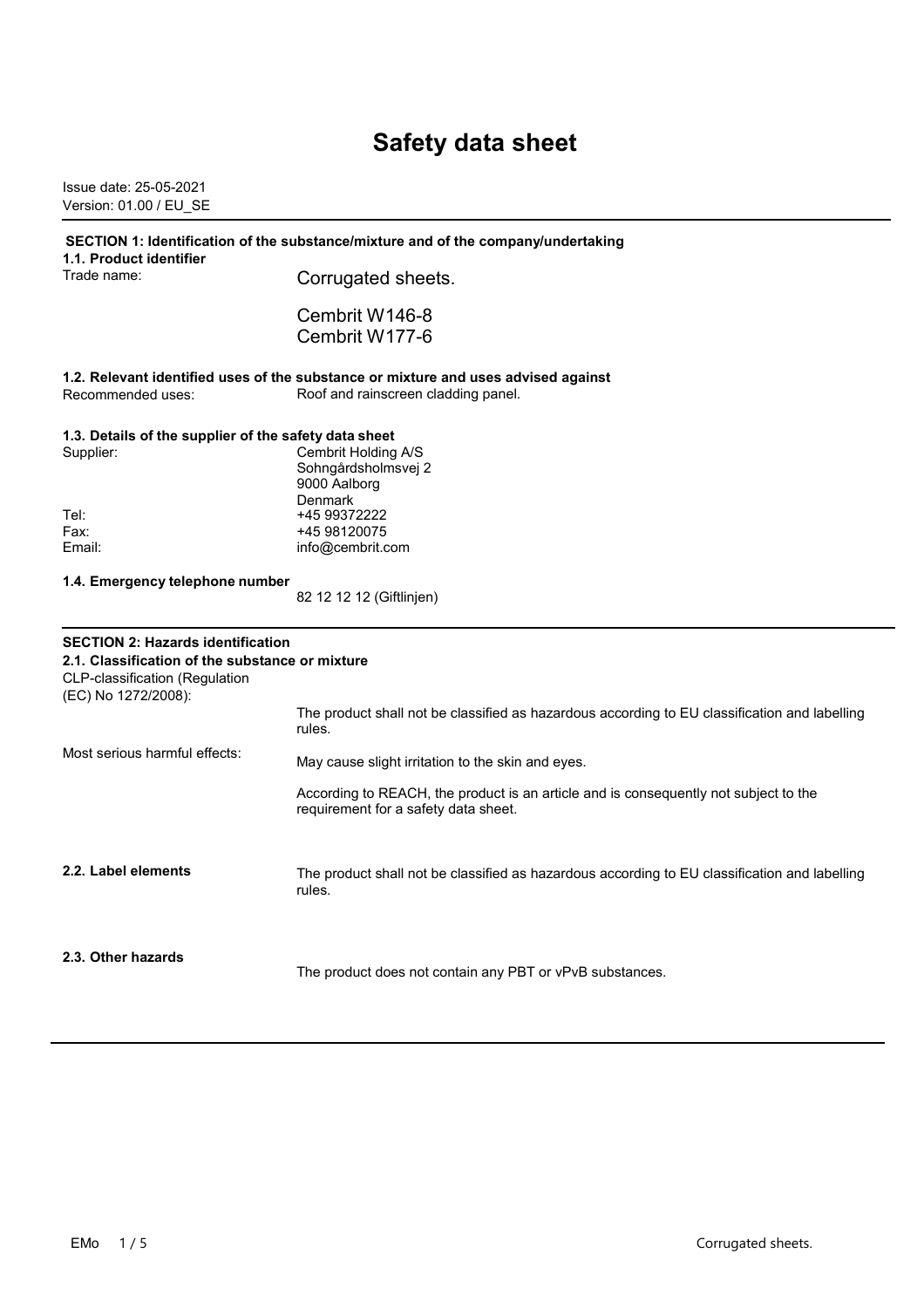## **SECTION 3: Composition/information on ingredients 3.2. Mixtures**

| Registration<br>number | CAS No.    | Substance       | <b>CLP-classification (Regulation (EC)</b> $w/w\%$<br>No 1272/2008) |             | <b>Note</b>                                          |
|------------------------|------------|-----------------|---------------------------------------------------------------------|-------------|------------------------------------------------------|
|                        | 68475-76-3 | Portland cement |                                                                     | 70-85% Grey |                                                      |
|                        | 9004-34-6  | Cellulose       |                                                                     | $3 - 8%$    |                                                      |
|                        | 9002-89-5  | <b>PVA</b>      |                                                                     | $0 - 2%$    |                                                      |
|                        | 1317-65-3  | Inert filler    |                                                                     | 5-15%       |                                                      |
|                        | 69012-64-2 | Microsilica     |                                                                     |             | 2-5% Amorphous. Only in 177-6.                       |
|                        |            | Paint           |                                                                     |             | 0-2% Painted surface only for W146-8 used as façade. |

*Please see section 16 for the full text of H-phrases.*

| <b>SECTION 4: First aid measures</b><br>4.1. Description of first aid measures |                                                                                                                                             |  |  |
|--------------------------------------------------------------------------------|---------------------------------------------------------------------------------------------------------------------------------------------|--|--|
| Inhalation:                                                                    | Seek fresh air, wash out mouth with water and blow nose thoroughly.                                                                         |  |  |
| Ingestion:                                                                     | Wash out mouth thoroughly and drink 1-2 glasses of water in small sips. Seek medical advice<br>in case of discomfort.                       |  |  |
| Skin:                                                                          | Wash skin with soap and water. Seek medical advice in case of persistent discomfort.                                                        |  |  |
| Eyes                                                                           | Flush with water (preferably using eye wash equipment) until irritation subsides. Seek medical<br>advice if symptoms persist.               |  |  |
| Other information:                                                             | When obtaining medical advice, show the safety data sheet or label.                                                                         |  |  |
| 4.2. Most important symptoms and effects, both acute and delayed               | May cause slight irritation to the skin and eyes.                                                                                           |  |  |
|                                                                                | 4.3. Indication of any immediate medical attention and special treatment needed<br>Treat symptoms. No special immediate treatment required. |  |  |
| <b>SECTION 5: Firefighting measures</b><br>5.1. Extinguishing media            |                                                                                                                                             |  |  |
| Suitable extinguishing media                                                   | The product is not directly flammable. Choose extinguishing agents based on the surrounding<br>fire.                                        |  |  |
| Unsuitable extinguishing media                                                 | Do not use water stream, as it may spread the fire.                                                                                         |  |  |
| 5.2. Special hazards arising from the substance or mixture                     | The product is not directly flammable. Avoid inhalation of vapour and fumes - seek fresh air.                                               |  |  |
| 5.3. Advice for firefighters                                                   |                                                                                                                                             |  |  |
|                                                                                | Wear Self-Contained Breathing Apparatus (SCBA) with chemical resistant gloves.                                                              |  |  |
| <b>SECTION 6: Accidental release measures</b><br>For non-emergency personnel:  | 6.1. Personal precautions, protective equipment and emergency procedures<br>Wear gloves.                                                    |  |  |
| For emergency responders:                                                      | Normal protective clothing equivalent to EN 469 is recommended.                                                                             |  |  |
| 6.2. Environmental precautions                                                 | Prevent spillage from entering drains and/or surface water.                                                                                 |  |  |
| 6.3. Methods and material for containment and cleaning up                      | Sweep up/collect spills for possible reuse or transfer to suitable waste containers.                                                        |  |  |
| 6.4. Reference to other sections                                               | See section 8 for type of protective equipment. See section 13 for instructions on disposal.                                                |  |  |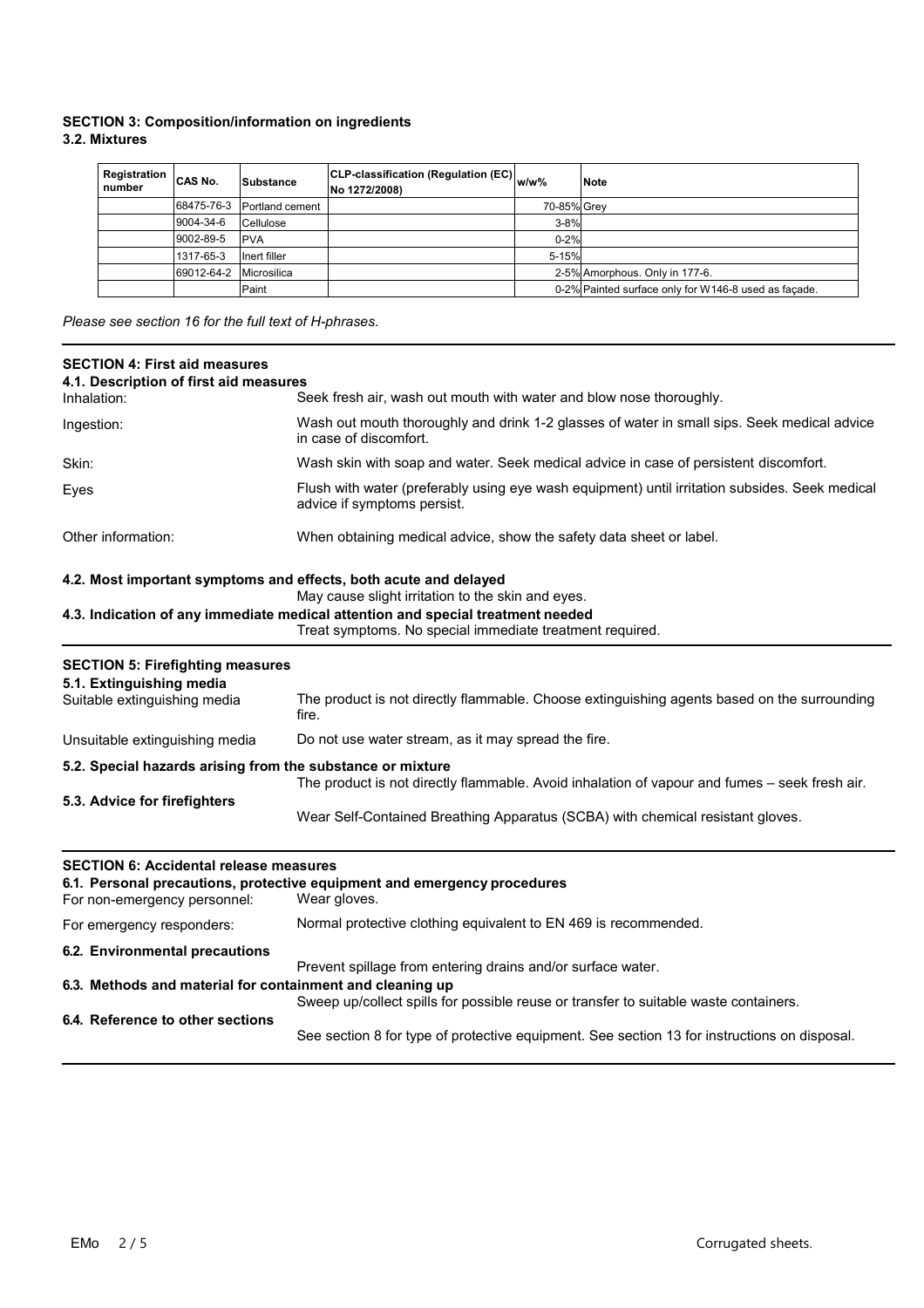# **SECTION 7: Handling and storage**

#### **7.1. Precautions for safe handling**

|                                                                                    | Running water and eye wash equipment should be available. Wash hands before breaks, before<br>using restroom facilities, and at the end of work.                           |
|------------------------------------------------------------------------------------|----------------------------------------------------------------------------------------------------------------------------------------------------------------------------|
| 7.2. Conditions for safe storage, including any incompatibilities                  | Store in a dry area.                                                                                                                                                       |
| 7.3. Specific end use(s)                                                           | None.                                                                                                                                                                      |
| <b>SECTION 8: Exposure controls/personal protection</b><br>8.1. Control parameters |                                                                                                                                                                            |
| Legal basis:                                                                       | Commission Directive 2000/39/EC (Occupational Exposure Limits) as subsequently amended.<br>Last amended by Commission Directive 2017/164/EU.                               |
|                                                                                    | Contains no substances subject to reporting requirements.                                                                                                                  |
| 8.2. Exposure controls<br>Appropriate engineering controls:                        | Wear the personal protective equipment specified below.                                                                                                                    |
| Personal protective equipment,<br>eye/face protection:                             | Wear safety goggles if there is a risk of dust contact with eyes. Eye protection must conform to<br>EN 166.                                                                |
| Personal protective equipment,<br>skin protection:                                 | Wear gloves. Gloves must conform to EN 374.                                                                                                                                |
| Personal protective equipment,<br>respiratory protection:                          | Wear respiratory protective equipment with P2 filter when performing dusty work. Respiratory<br>protection must conform to one of the following standards: EN 136/140/145. |
| Environmental exposure controls:                                                   | Ensure compliance with local regulations for emissions.                                                                                                                    |

# **SECTION 9: Physical and chemical properties**

| 9.1. Information on basic physical and chemical properties |                                                                               |
|------------------------------------------------------------|-------------------------------------------------------------------------------|
| State:                                                     | Solid substance                                                               |
| Colour:                                                    | Multiple colours                                                              |
| Odour:                                                     | Odourless                                                                     |
| Odour threshold:                                           | No data                                                                       |
| pH (solution for use):                                     | No data                                                                       |
| pH (concentrate):                                          | No data                                                                       |
| Melting point/freezing point:                              | No data                                                                       |
| Initial boiling point and boiling<br>range:                | No data                                                                       |
| Flash point:                                               | No data                                                                       |
| Evaporation rate:                                          | No data                                                                       |
| Flammability (solid, gas):                                 | No data                                                                       |
| Upper/lower flammability limits:                           | No data                                                                       |
| Upper/lower explosive limits:                              | No data                                                                       |
| Vapour pressure:                                           | No data                                                                       |
| Vapour density:                                            | No data                                                                       |
| Relative density:                                          | $1,48 - 1,70$                                                                 |
| Solubility:                                                | No data                                                                       |
| Partition coefficient<br>n-octanol/water:                  | No data                                                                       |
| Auto-ignition temperature:                                 | No data                                                                       |
| Decomposition temperature:                                 | No data                                                                       |
| Viscosity:                                                 | No data                                                                       |
| Explosive properties:                                      | No data                                                                       |
| Oxidising properties:                                      | No data                                                                       |
| 9.2. Other information                                     |                                                                               |
|                                                            | Moisture content: 11% (23°C)                                                  |
| <b>SECTION 10: Stability and reactivity</b>                |                                                                               |
| 10.1. Reactivity                                           |                                                                               |
|                                                            | Not reactive.                                                                 |
| 10.2. Chemical stability                                   |                                                                               |
|                                                            | The product is stable when used in accordance with the supplier's directions. |
| 10.3. Possibility of hazardous reactions                   |                                                                               |
|                                                            | None known.                                                                   |
|                                                            |                                                                               |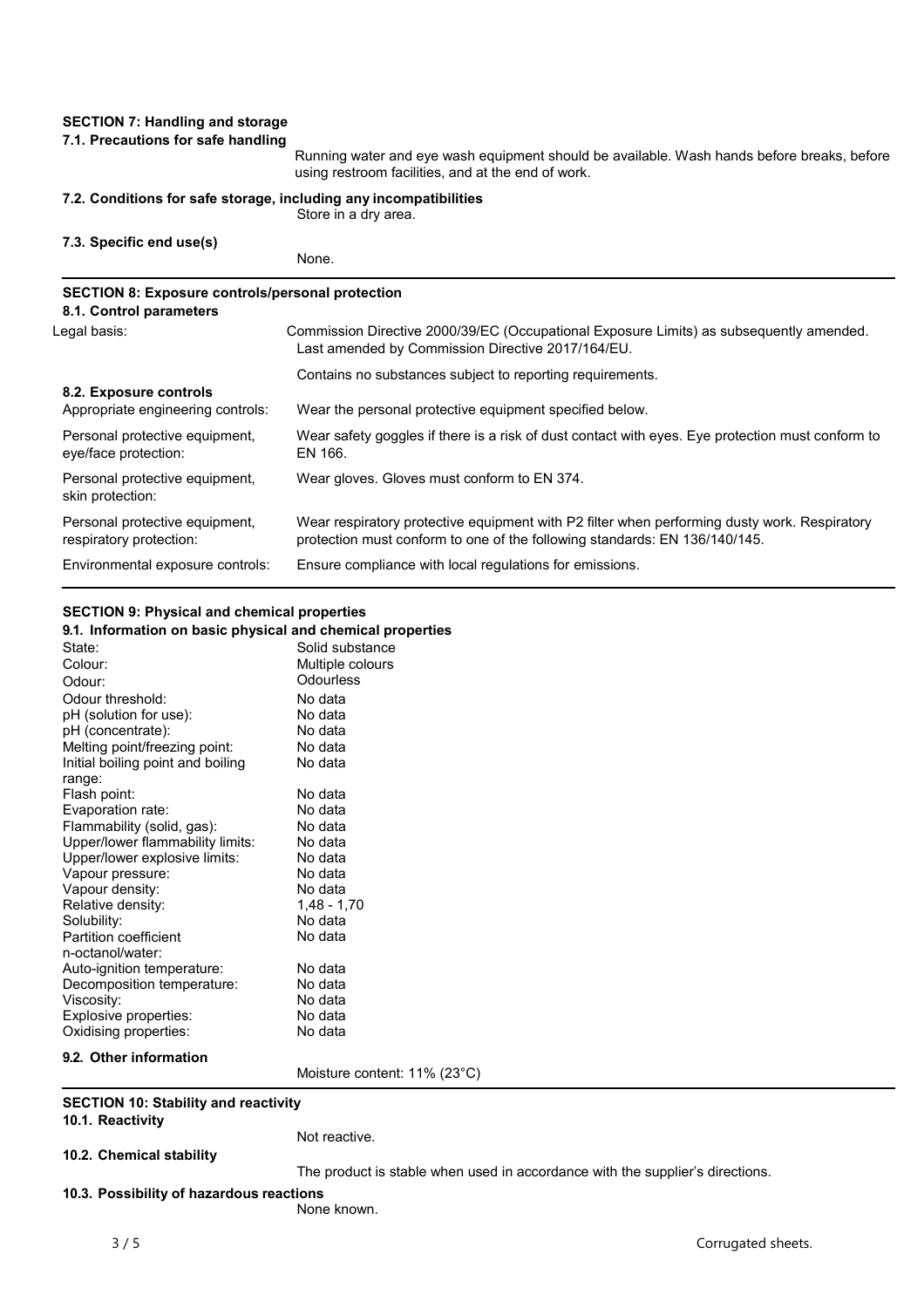| 10.4. Conditions to avoid                                            | None known.                                                                                                                               |
|----------------------------------------------------------------------|-------------------------------------------------------------------------------------------------------------------------------------------|
| 10.5. Incompatible materials                                         | None known.                                                                                                                               |
|                                                                      |                                                                                                                                           |
| 10.6. Hazardous decomposition products                               | None known.                                                                                                                               |
| <b>SECTION 11: Toxicological information</b>                         |                                                                                                                                           |
| 11.1. Information on toxicological effects<br>Acute toxicity - oral: | The product does not have to be classified. Test data are not available.                                                                  |
| Acute toxicity - dermal:                                             | The product does not have to be classified. Test data are not available.                                                                  |
| Acute toxicity - inhalation:                                         | The product does not have to be classified. Test data are not available.                                                                  |
| Skin corrosion/irritation:                                           | May cause slight irritation. The product does not have to be classified. Test data are not<br>available.                                  |
| Serious eye damage/eye irritation:                                   | May cause eye irritation. The product does not have to be classified. Test data are not<br>available.                                     |
| Respiratory sensitisation or skin<br>sensitisation:                  | The product does not have to be classified. Test data are not available.                                                                  |
| Germ cell mutagenicity:                                              | The product does not have to be classified. Test data are not available.                                                                  |
| Carcinogenic properties:                                             | The product does not have to be classified. Test data are not available.                                                                  |
| Reproductive toxicity:                                               | The product does not have to be classified. Test data are not available.                                                                  |
| Single STOT exposure:                                                | Inhalation of dust may cause irritation to the upper airways. The product does not have to be<br>classified. Test data are not available. |
| Repeated STOT exposure:                                              | The product does not have to be classified. Test data are not available.                                                                  |
| Aspiration hazard:                                                   | The product does not have to be classified. Test data are not available.                                                                  |
| Other toxicological effects:                                         | None known.                                                                                                                               |

| <b>SECTION 12: Ecological information</b> |                                                                          |
|-------------------------------------------|--------------------------------------------------------------------------|
| 12.1. Toxicity                            | The product does not have to be classified. Test data are not available. |
| 12.2. Persistence and degradability       |                                                                          |
|                                           | Not expected to be biodegradable.                                        |
| 12.3. Bioaccumulative potential           |                                                                          |
|                                           | No bioaccumulation expected.                                             |
| 12.4. Mobility in soil                    |                                                                          |
|                                           | Hardens to a firm, non-mobile mass.                                      |
| 12.5. Results of PBT and vPvB assessment  |                                                                          |
|                                           | The product does not contain any PBT or vPvB substances.                 |
| 12.6. Other adverse effects               |                                                                          |
|                                           | None known.                                                              |
|                                           |                                                                          |